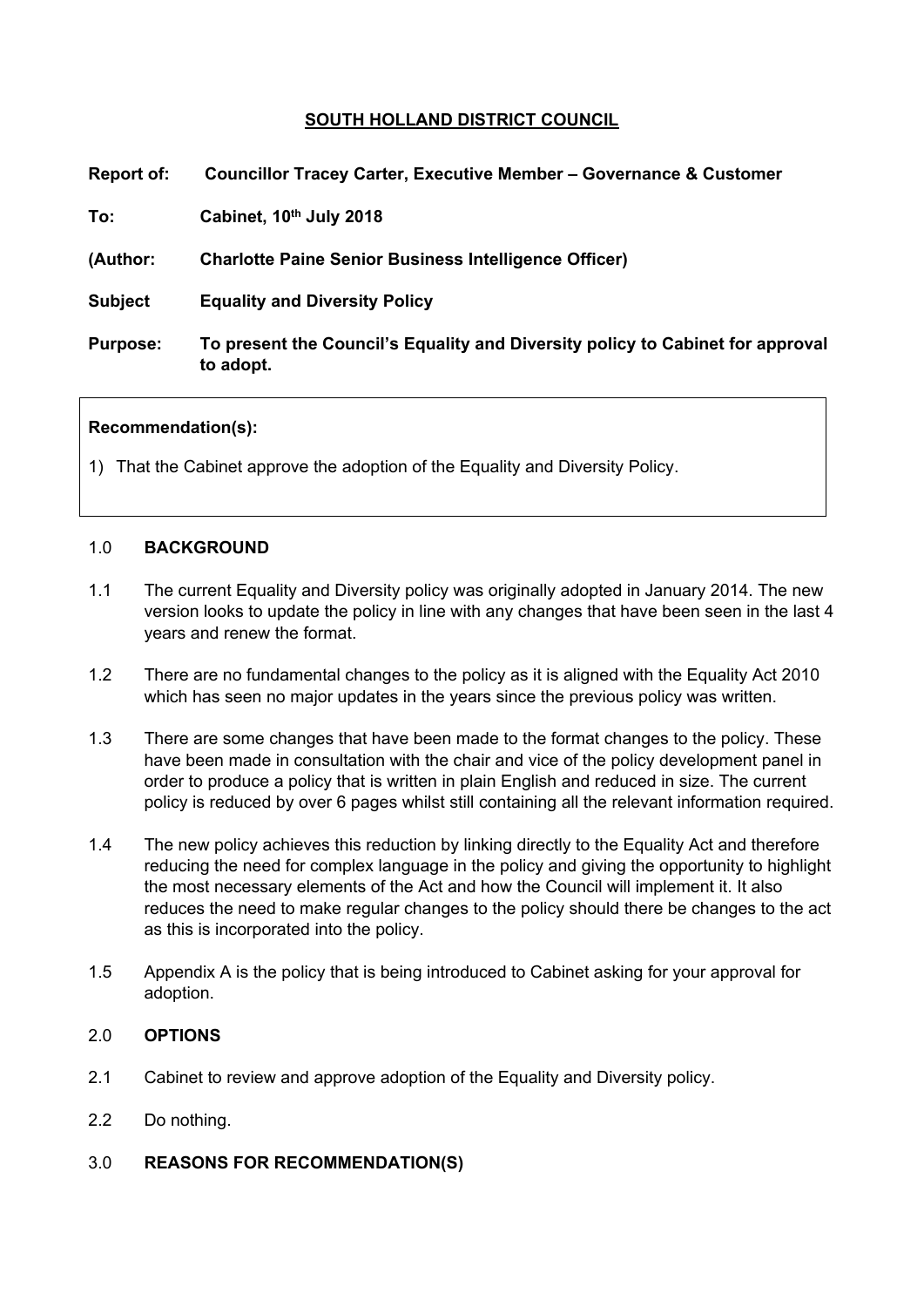3.1 The currently adopted policy is 4 years old and due a review. Whilst there have not been any fundamental changes to statutory requirements, the new policy is improved for the benefit of all those engaging with the Council.

## 4.0 **EXPECTED BENEFITS**

4.1 An updated policy will provide an opportunity to promote the policy and reintroduce new procedures to ensure that the services are aware of their requirements.

### 5.0 **IMPLICATIONS**

In preparing this report, the report author has considered the likely implications of the decision - particularly in terms of Carbon Footprint / Environmental Issues; Constitutional & Legal; Contracts; Corporate Priorities; Crime & Disorder; Equality & Diversity/Human Rights; Financial; Health & Wellbeing; Reputation; Risk Management; Safeguarding; Staffing; Stakeholders/Consultation/Timescales; Transformation Programme; Other. Where the report author considers that there may be implications under one or more of these headings, these are identified below.

## 5.1 **Constitutional & Legal**

5.1.1 The policy details the duty we have as outlined in the Equality Act 2010.

## 5.2 **Contracts**

5.2.1 The policy details the responsibility we have when commissioning and procuring services as outlined in the Equality Act 2010.

### 5.3 **Equality and Diversity / Human Rights**

5.3.1 The policy details the duty we have as outlined in the Equality Act 2010.

### 5.4 **Staffing**

5.4.1 The policy details the duty we have as outlined in the Equality Act 2010.

### 5.5 **Consultation**

5.5.1 The policy has been through a process of consultation on the draft and new format with the Policy Development Panel.

# 6.0 **WARDS/COMMUNITIES AFFECTED**

6.1 N/A

### 7.0 **ACRONYMS**

7.1 N/A

| Background papers:- | None |  |
|---------------------|------|--|
|---------------------|------|--|

# **Lead Contact Officer**

| Name and Post:          | Charlotte Paine Senior Business Intelligence Officer |
|-------------------------|------------------------------------------------------|
| <b>Telephone Number</b> | 07870 835233                                         |
| Email:                  | charlotte.paine@breckland-sholland.gov.uk            |